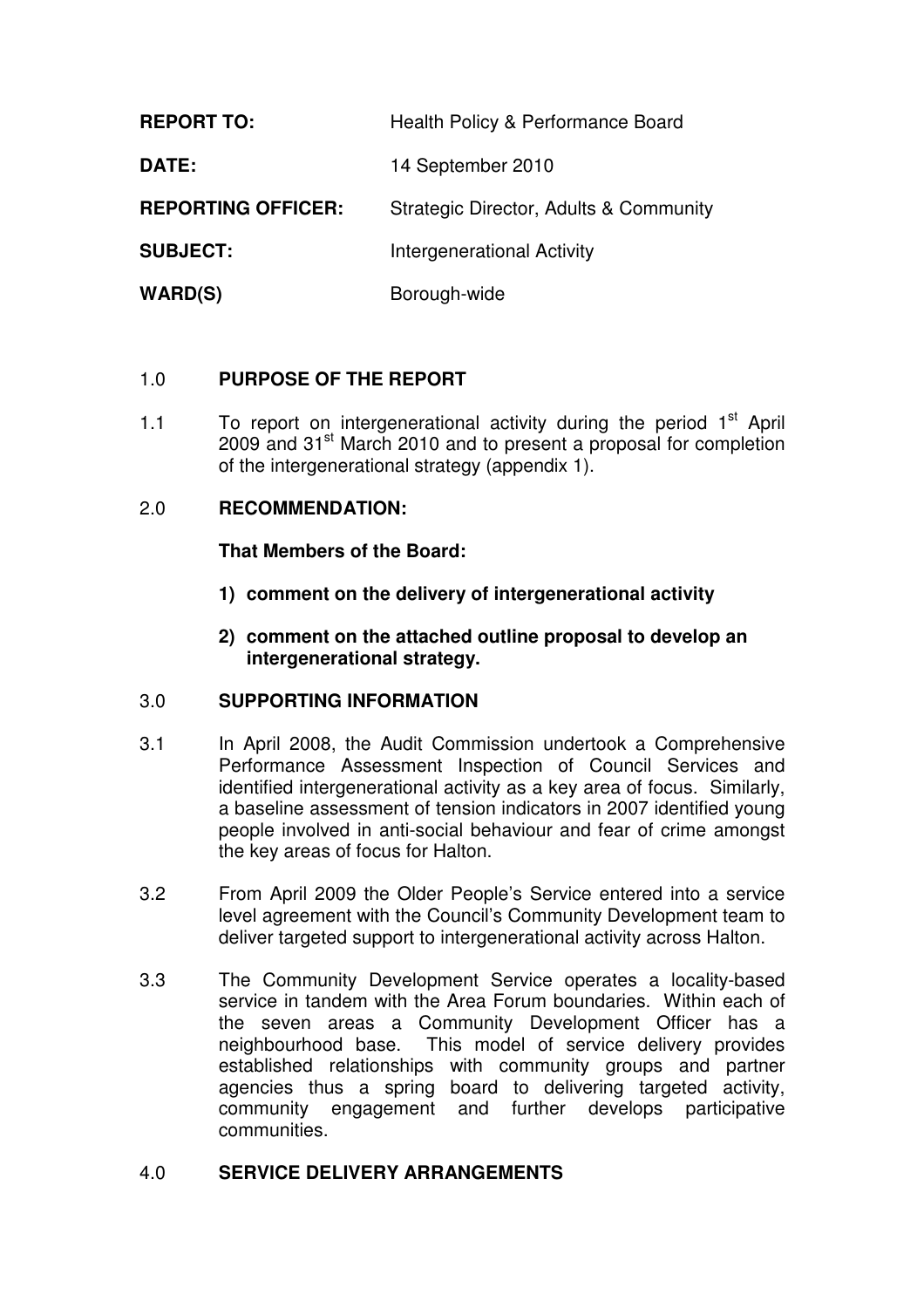4.1 The Service level agreement commissioned three hours of community development support per week, per area for an annual charge of £15k for two years. The support would be to enable intergenerational community activity and facilitate an Intergenerational Conference.

Monitoring would be provided quarterly on:-

- Over 55+ benefiting from intergenerational activity
- Numbers aged between 18-55 benefiting from intergenerational activity.
- Number of under 18's benefiting from intergenerational activity.
- Number of under 18's directly involved in providing activity.
- Number of 18-55's directly involved in providing intergenerational activity.
- Number of over 55's directly involved in providing activity.
- Total number of people involved.
- Number of events delivered.
- Number of over 55's involved in broader activity

Service delivery should focus on positive activity that gels together young and old and contribute to improved health and emotional well being, improved quality of life, making a positive contribution and helping to identify gaps in provision and activity.

## 5.0 **INTERGENERATIONAL ACTIVITY**

- 5.1 During 2008/09 thirty-two community led intergenerational events/activities were delivered. On the 25th April 2009 Halton's first intergenerational conference took place coinciding with the European day of solidarity between the generations. Over 200 people, young and old attended the event which focussed on positive activities i.e. games through the decades. Young people held workshops on e-communication demonstrating mobile phone and internet usage. Consultation for future intergenerational activity was collected and many attendees contributed to a video diary of their experiences and desires for relationships between the generations in our communities.
- 5.2 In quarter one, following the conference the focus was on introducing the theme of intergenerational activity with community groups and helping them develop ideas for events and activity.

Other activity in quarter one:-

• Moorfield Bowls Club expanded their activity. The Club was set up by senior members of the community to encourage young people to get involved in playing crown green bowls. The club has expanded to ten senior coaches and over thirty young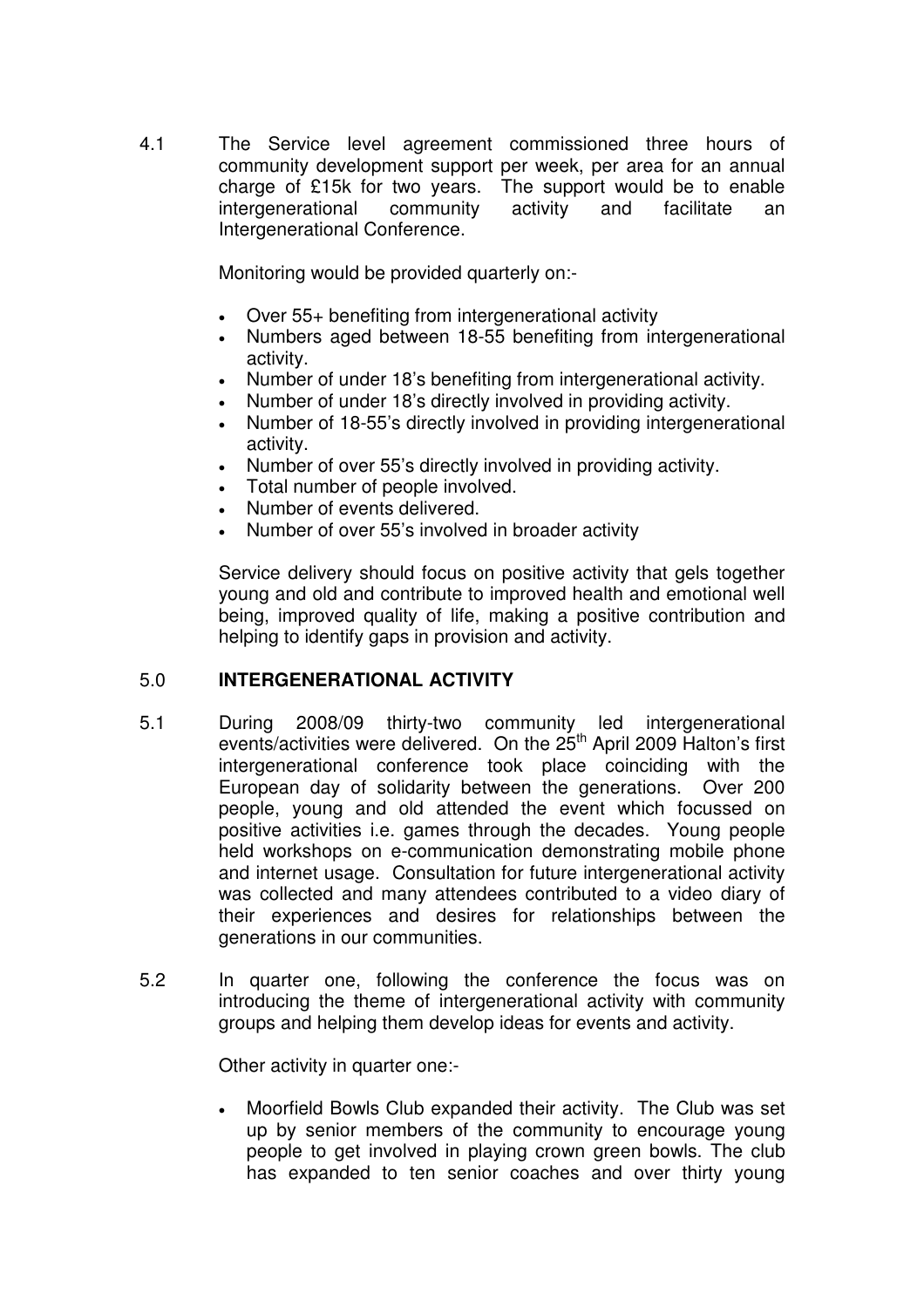people aged 7 to 17. The club meets weekly and hosts social events. The club attended the conference and made contact with other community groups whom they are assisting to set up similar projects. Moorfield Bowls Group have helped the Grange Co-operative Women's Guild establish a bowls club and community development assisted with applications for funding. The Area Forum funded the equipment and young and old members of Moorfield Bowls held sessions with the group to help them become established.

- Halton Castle ward pulled together plans for a project which would involve residents of all ages sharing their experiences of their environment over the last forty years. As this area is largely new town development and part of the Castlefields regeneration programme there would be significant changes the community have experienced in their physical environment. Several existing community groups worked together to progress on developing workshops, plans for a piece of community art, a mural project with the primary school and an exhibition of photographs and material displaying the changed environment.
- Hallwood Park Welcome (Pensioners) Club raised funds and purchased school equipment they donated to the youths of the Canal Boat Project to take on their exchange visit to Africa where they were helping build a school. In return, the Canal Boat project hosted a day trip for 20 members of the pensioners club along the Preston Brook canal and they enjoyed a picnic and stories from yester year.
- 5.3 In quarter two there was an additional focus with groups to plan Halloween events to alleviate community safety concerns, in particular at Hallwood Park where there had been a fatality a few years earlier.

Other activity over the quarter:-

- Support to Hale Village Hall to apply for funding from the Transformational Fund to purchase IT equipment for purchase IT equipment for intergenerational sharing of skills sessions.
- Mencap were supported to hold a  $40<sup>th</sup>$  Anniversary party. 120 members of all ages from across the Borough attended the function. People with learning disabilities and their carers were able to share their experiences of the group over the last forty years.
- The G-Way café at Grangeway was established. A partnership project with Community Involvement, Connexions, YMCA and previously HITS. The initiative provides training opportunities for NEET young people in practical kitchen skills and customer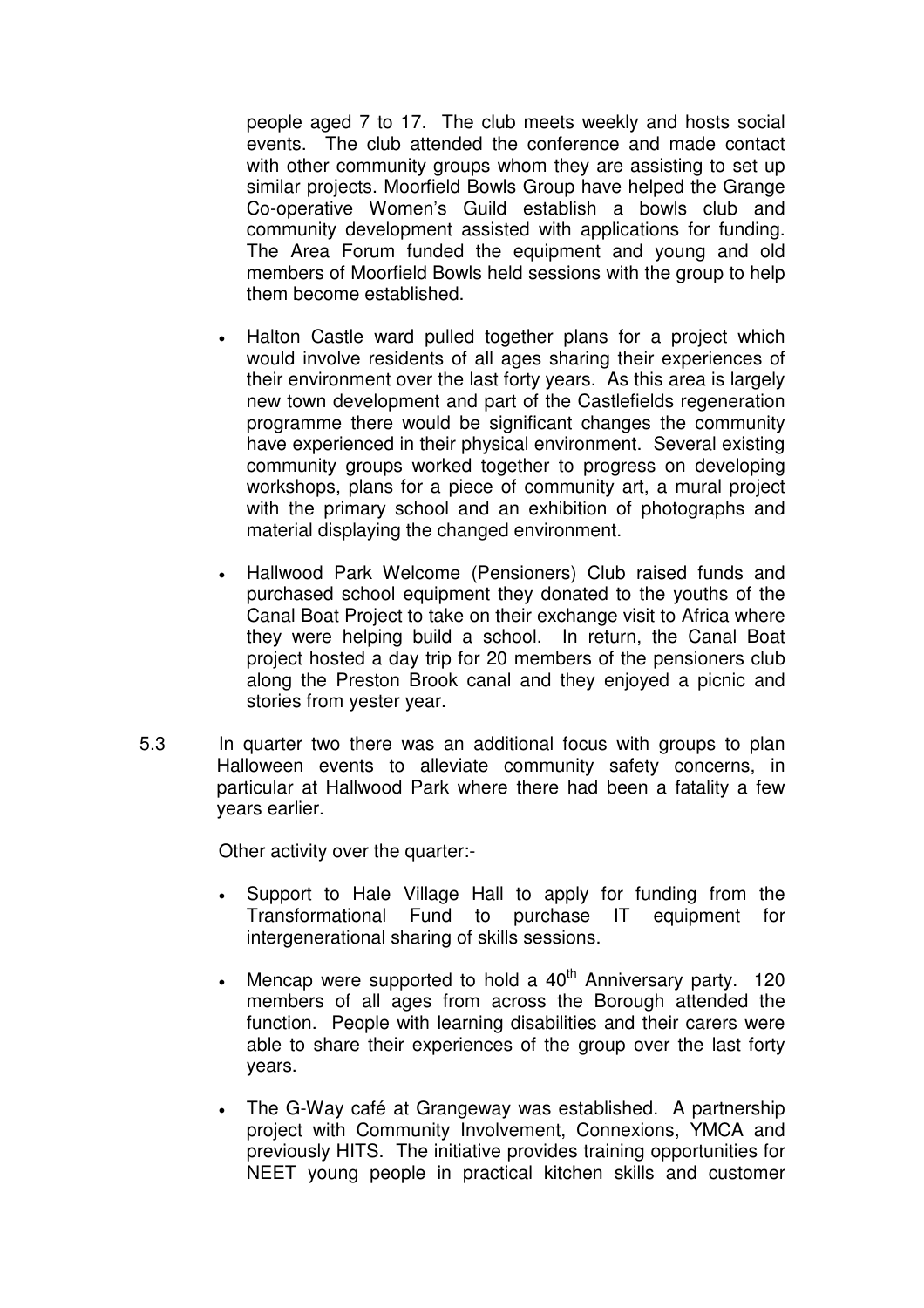service. The café serves local elderly people a hot two course meal, provides social interaction and develops relationships with the young people.

• The Castlefields story project held activity sessions at Norton Priory for local people to input their experiences and held a show case event to present their findings. One resident shared their experiences of living on Castlefields for forty years.

Hallwood Park Welcome Club produced a video. They wanted to demonstrate the groups journey involving members aged 25-90 and their development with support from the Community Development team.

- 5.4 In quarter three activity was centred around Halloween events bringing communities and families together and reducing the fear of crime and incidence of anti social behaviour:-
	- At Grangeway Community Centre film and pumpkin carving workshops were held in the days prior to Halloween. On Halloween the community enjoyed a ghoulish lantern walk which was filmed by members of the community and returned to the community centre for freaky finger hot dogs and a magic show.
	- Murdishaw, Castlefields, Upton and Hallwood Park held Halloween parties involving fancy dress, scary story telling, wrap the mummy, disco, owl and pole cats to get to know and have photo's with, face painting, mask making and woodland walks.
	- West Bank held pumpkin carving sessions and Moorfield Junior Bowls provided a social evening.
	- At Phoenix Park a football competition was held for older youths and younger children enjoyed a supervised walk to Achilles Court to present the older residents with traditional Halloween Fayre.
- 5.4.1 The events provided an opportunity for people of all ages and whole families to join together and enjoy each others company. The events were very popular with 983 participating overall. Many people expressed their delight at enjoying a sociable evening rather than being at home worrying about trick or treaters.
- 5.4.2 The events were co-ordinated by the Community Development Team and supported by all of the community venues, Plus Dane Housing, Liverpool Housing Trust, Halton Housing Trust and the Police were key partners. The most significant contributor though was the community. Community groups across all the sites helped plan and co-ordinate activity and spread enthusiasm amongst their local communities. The events were largely managed by volunteers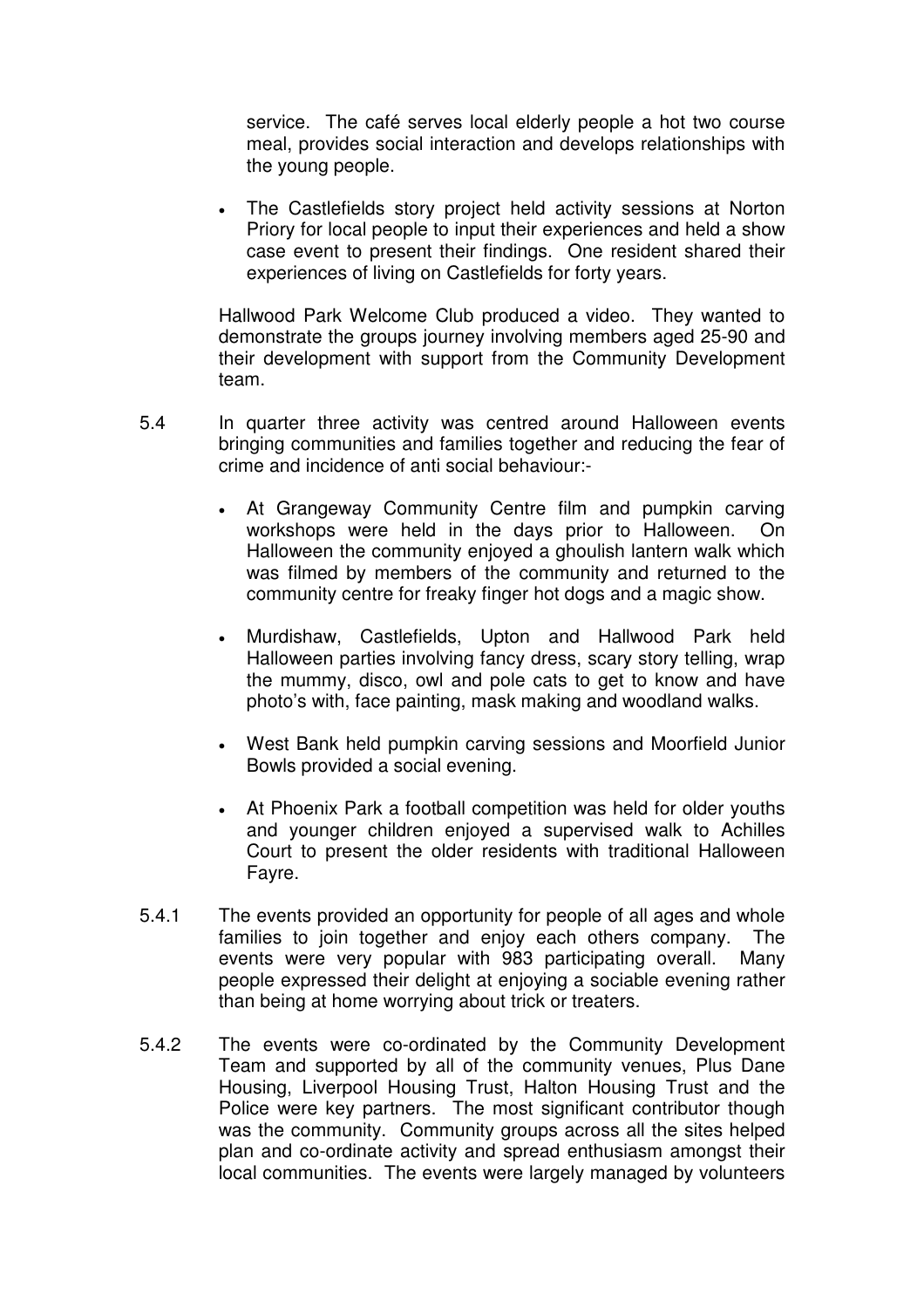and requests for similar events this year have already been submitted.

- 5.4.3 The Community Safety statistics demonstrated a reduction in levels of reported anti social behaviour and youth related crime, in 2008 there were 46 anti social behaviour reports on Halloween, this fell to just 29 in 2009. These events can in part be attributed to the statistics recognising a whole partnership targeted approach was in place across the Borough.
- 5.5 Quarter four saw Halton host the Beth Johnson North West Intergenerational Network at Grangeway Community Centre. As hosts we provided a presentation on the targeted activities that had been happening throughout the year and showed our DVD of Halloween. The presentation was well received and we have been encouraged to submit a NWTWC Cohesion Award (Quality Mark) for our practice around intergenerational activity, this is currently in progress. Other activity through the quarter:-
	- A project to develop a vegetable garden within the grounds of Farnworth primary school involving staff from the school and volunteers from Widnes Allotment Association. The volunteers, whom are all retired, visited the school weekly for planned gardening sessions with classes to build raised vegetable patches, planting, propagate and grow seasonal vegetables and plants.
	- The Grange Co-operative Women's Guild held an official opening of their bowling club. Moorfield Bowling Club were invited and coaches of young and old members arrived to support the event. These groups met at the intergenerational conference and have maintained strong links since supporting each other and sharing events. Ward Members were also in attendance.
	- The Castlefields Story Project continued with local children working with a community artist to design a bench reflecting the legacy of the area that will be a permanent fixture at the Children's Centre. The group was also busy pulling together plans for two Easter and three summer intergenerational community events.
	- An intergenerational day of action took place on Hallwood Park. A community clean up took place and agencies were offering advice and guidance around employment, welfare rights, home safety and alcohol issues. Hallwood Park Community Forum led the activity and raised their profile within the local community encouraging other residents to get involved.

5.5.1 Overall, over the year:-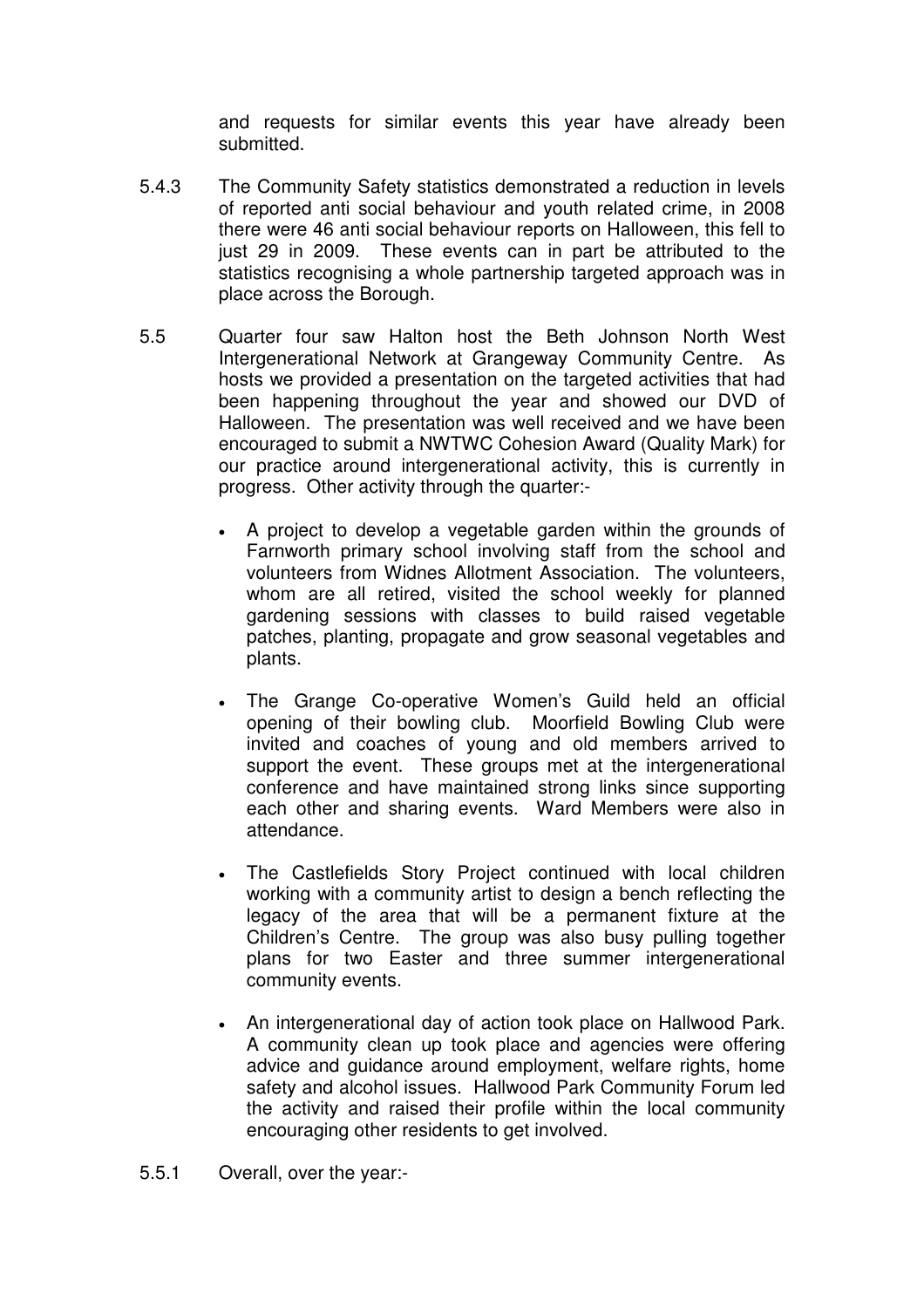- 1524 over 55+ benefited from intergenerational activity
- 348 aged between 18-55 benefited from intergenerational activity
- 549 under 18's benefited from intergenerational activity
- 287 under 18's were directly involved in providing activity
- 256 18-55's were directly involved in providing intergenerational activity
- 76 over 55's were directly involved in providing activity
- 1806 involved in delivering activity
- 32 events delivered
- 1453 over 55's involved in broader community activity

This has involved working with 45 community groups and supporting 12 applications for funding.

- 5.5.2 The Community Development support is not only focussed on events or community activity, these are a result of developed support and relationships with the local communities. Enabling support is essential to grow the capacity, skills and empowerment of local residents to participate.
- 5.5.3 Social capital and social cohesion cannot be measured as easily as events and numbers participating. It is more qualitative and the video evidence from the intergenerational conference and Halloween events demonstrate this effectively. The Council's Research & Intelligence department will be leading a focus group on behalf of the Community Development Service to provide further evaluation of the intergenerational activity in autumn 2010.
- 5.5.4 The link to Community Development also provides sustainability to the community groups beyond service level agreements expiring. Many of the groups and individuals have also become involved in broader activity through the links provided by the Community Development Officers.

#### 5.6 **Halton – Past, Present & Future**

#### 5.6.1 **Outline of intergenerational project**

The project involved a group of 6-8 older people and a similar number of younger people working together on a broadcasting event. The aim of the project was to explore Halton's past present and future using an intergenerational perspective, and to produce some short programmes for broadcasting on Halton Community Radio. The station helped train up the groups in interview and basic broadcasting techniques. This is where the groups gelled together and got to know one another. They produced questions which they asked each other and produced their own interviews for broadcasting.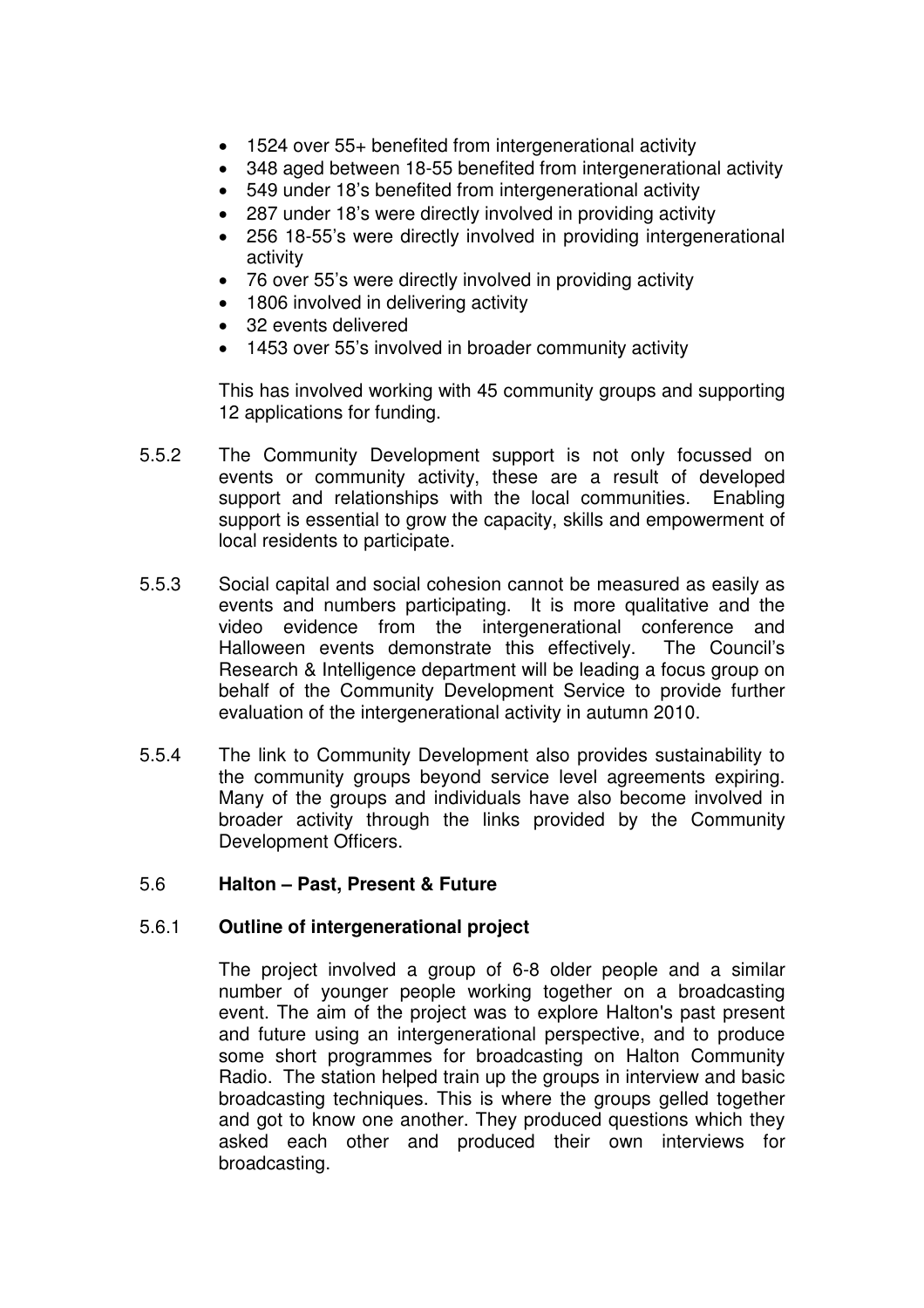- 5.6.2 There was a core of set questions which the groups developed to try and understand what it meant to them to live in Halton. They were:
	- How has Halton changed since you were younger?
	- What would you miss about Halton if you left?
	- What do you like about where you live?
	- What things don't you like about where you live?
	- What reminds you of your local area when you are away?
	- What do you think would make Halton a better place?

The groups added to these core questions and recorded responses for broadcasting. Comments are made in the recordings on how people's perspective of the other generation has changed as a result of contact during the project.

#### 5.7 **Current status of project**

- 5.7.1 Recording and editing has been finalized. Quotes for printing and copying of project CD's are in process of being presented. Marketing department are to publicise the CD's which will be given a public launch
- 5.8 A number of activities and projects have developed over the last couple of years. However the overall strategic approach to the development of Intergenerational work remains fragmented and does not demonstrate effective outcomes for people who use the services.
- 5.9 The Early Intervention and Prevention strategy provides the platform for the strategic development of an intergenerational approach and a dedicated sub group has been established. To expand and enhance the current work programme a strategy and implementation plan needs to be developed. Appendix 1 details an outline brief for the development of a strategy.
- 5.7 The brief outlines the core principles required to complete the proposed strategy. This will be completed through policy and strategy within Halton Borough Council. It is envisaged that the work will be completed by November  $30<sup>th</sup>$  2010.

# 6.0 **POLICY IMPLICATIONS**

### 6.1 **White Paper: Our Health, Our Care, Our Say**

The White Paper, published in January 2006, sets out the reforms intended to develop modern and convenient health and social care services. The White Paper acknowledges the importance of working across the community to build a sustainable and thriving locality.

### 6.2 **Personalisation**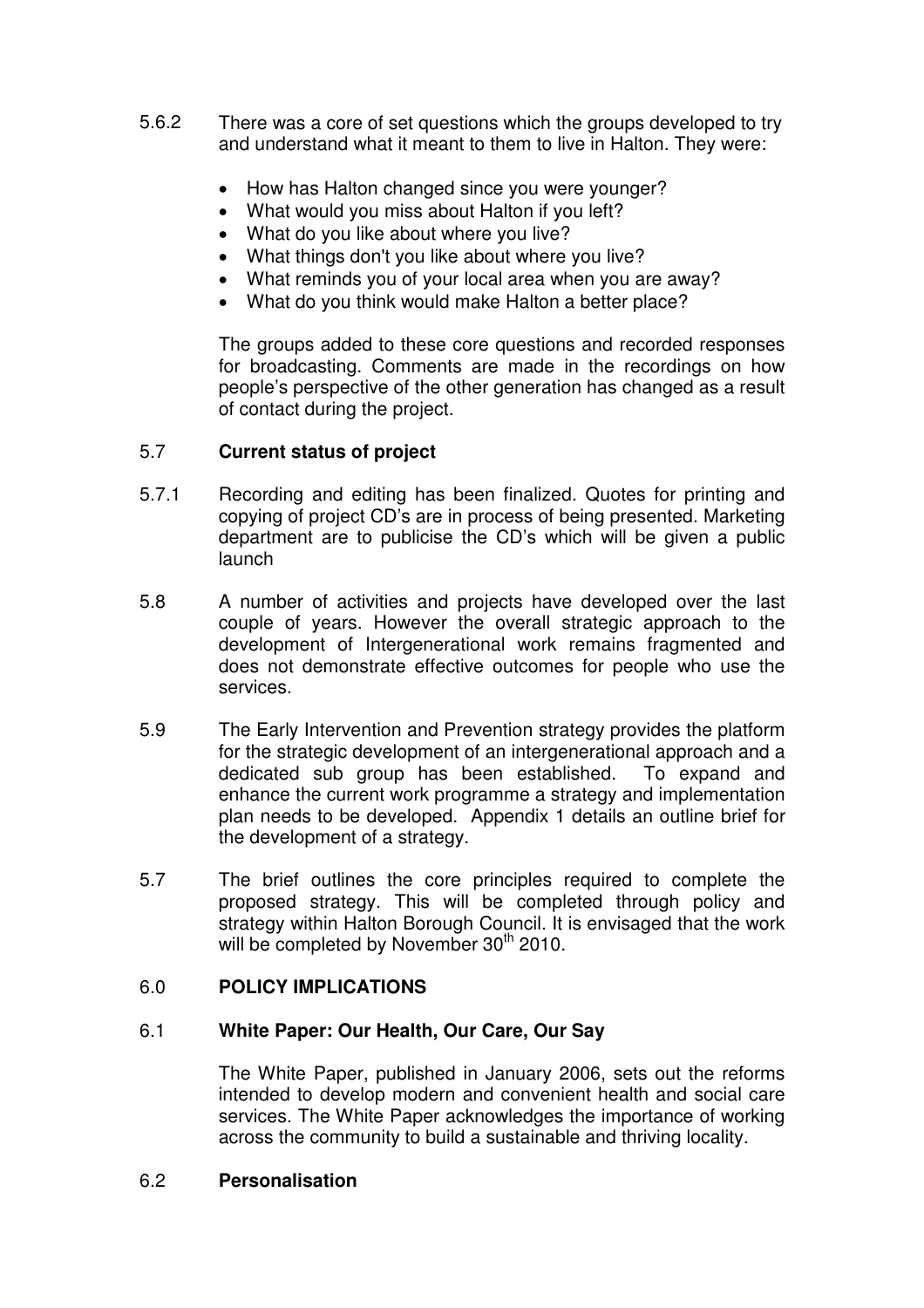On  $17<sup>th</sup>$  January 2008, the Department of Health issued a Local Authority Circular entitled "Transforming Social Care". The Circular sets out information to support the transformation of social care signalled in ... Independence, Well-being and Choice and reenforced in … Our Health, our care, our say: a new direction for community services.

## 6.3 **Older People's Commissioning Strategy**

A five year strategy outlining the commissioning priorities in Halton. This document identifies the need to develop intergenerational opportunities as an important area of work for both Health and Social Care.

## 7.0 **FINANCIAL IMPLICATIONS**

7.1 The intergenerational project has funding in place until March 2011. No funding has yet been identified from April onwards. This will create a risk as the work carried out within communities and at grassroot level will not be able to continue.

# 8.0 **IMPLICATIONS FOR THE COUNCIL'S PRIORITIES**

### 8.1 **Children & Young People in Halton**

This will be an important development in relation to Children's and Young People directorate working with adults and older people services. The work will also support positive community cohesion throughout the borough.

### 8.2 **Employment, Learning & Skills in Halton**

By utilising the skills and experiences of older people, embracing new volunteering opportunities and working in creative and innovative ways the project has helped to develop a range of skills that can support younger people in their own future.

### 8.3 **A Healthy Halton**

Each of the service areas covered in the project is expected to clearly demonstrate a positive impact on the health and well-being of people in Halton.

### 8.4 **A Safer Halton**

Contracts within this report will be able to support specific Local Area Agreement targets linked to information provision, satisfaction with services and overall perception of the level of support available to people in Halton. These targets will be agreed as part of any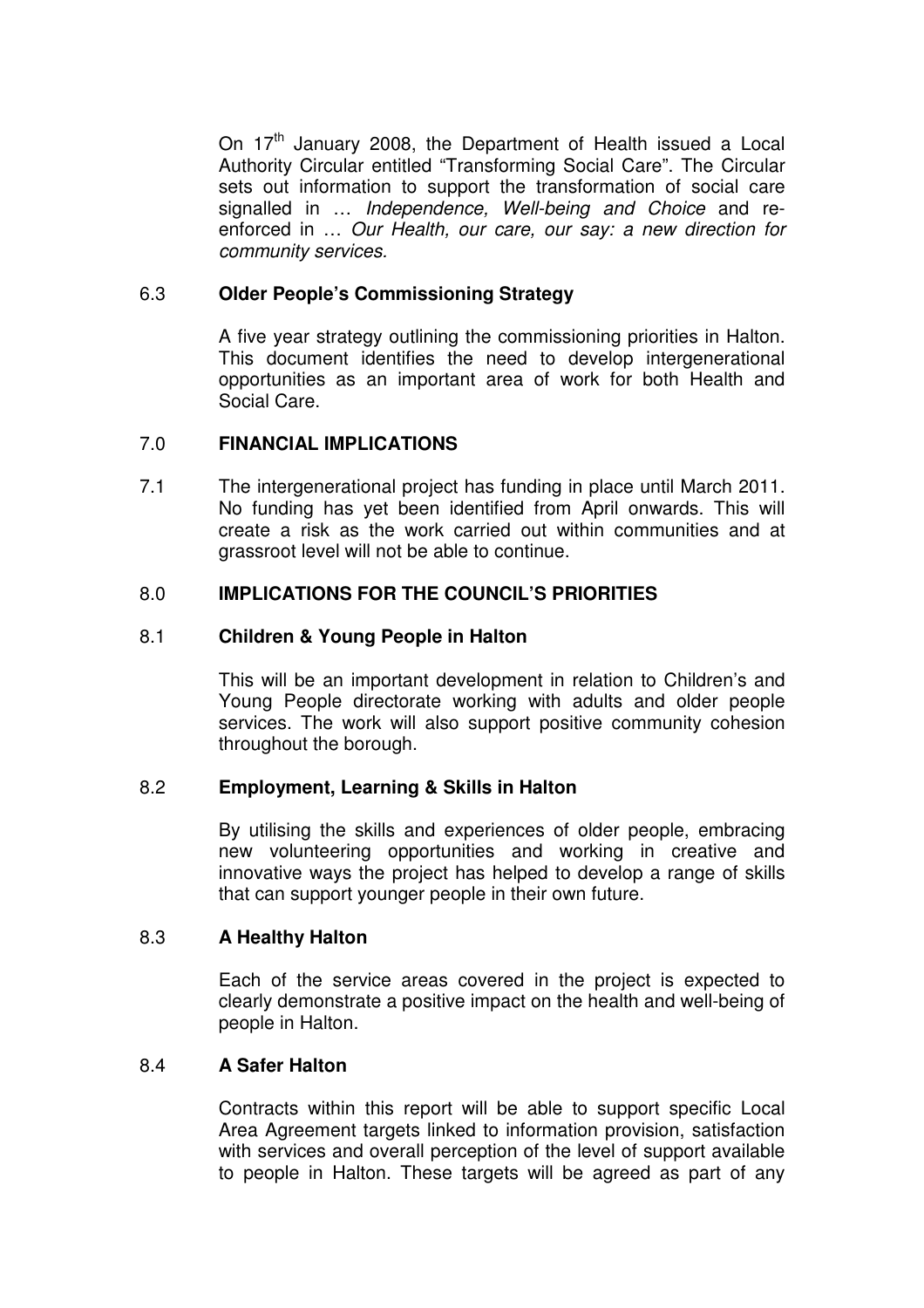revised contract and will be monitored through the relevant Commissioning Manager.

## 8.5 **Halton's Urban Renewal**

None identified.

## 9.0 **RISK ANALYSIS**

9.1 The main risk is related to the future continuation of the project and how this will impact on local people in Halton. By creating a positive service that is delivering across a wide range of areas there is a risk that local communities will expect and require a level of service in the future.

# 10.0 **EQUALITY AND DIVERSITY ISSUES**

10.1 By working across service areas and understanding that intergenerational work will play an important role within the emerging dignity agenda as well as cutting across a number of key targets and objectives, it is clear to see the diversity of the work being carried out.

## 11.0 **LIST OF BACKGROUND PAPERS UNDER SECTION 100D OF THE LOCAL GOVERNMENT ACT 1972**

None identified.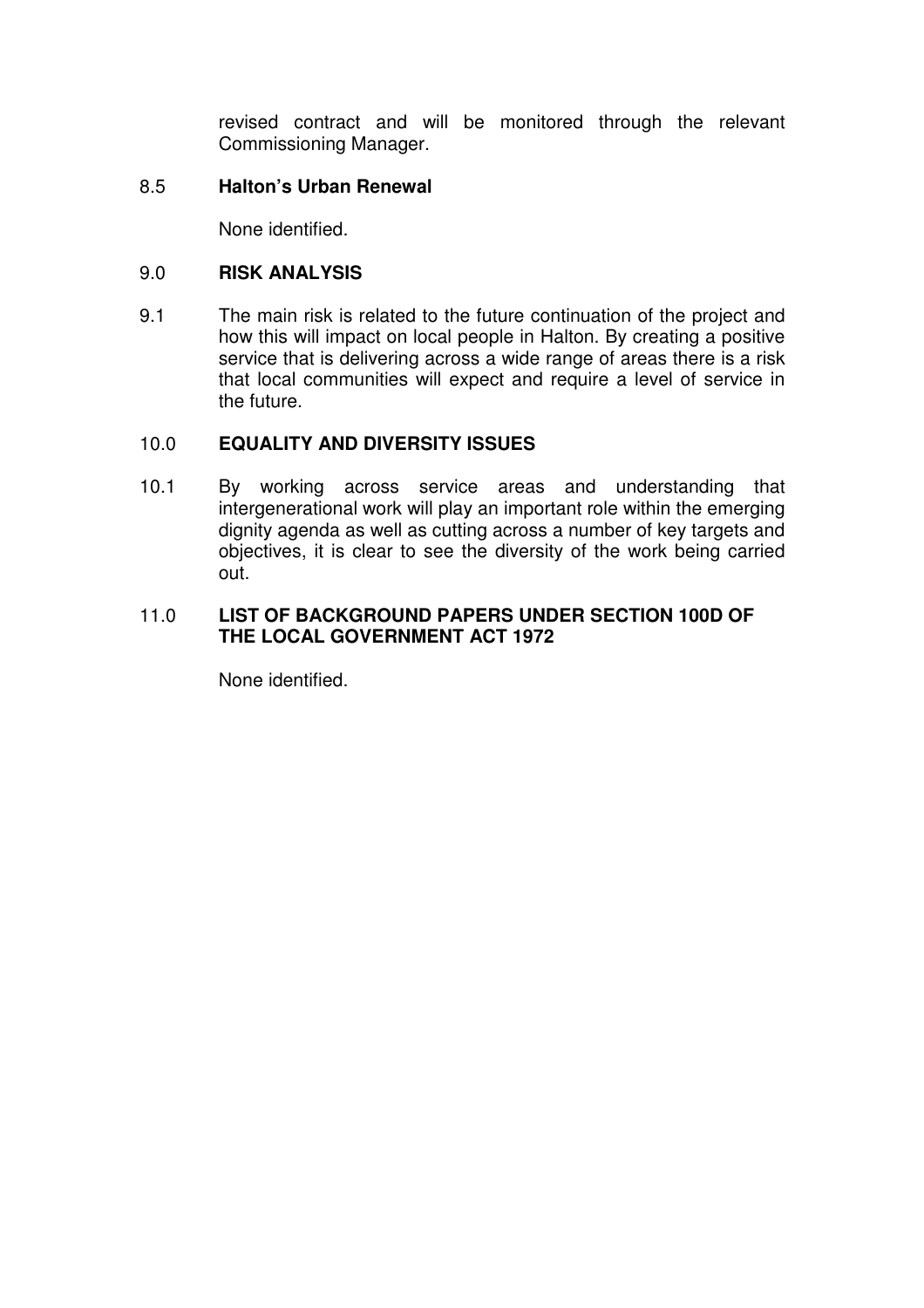# **DEVELOPMENT OF AN INTERGENERATIONAL STRATEGY FOR PEOPLE LIVING IN HALTON**

# **TERMS OF REFERENCE**

# **CONTEXT**

The development of an intergenerational strategy for people living in Halton is critical to delivering key policy aims, to help people live independently, develop community cohesion and ensure that services fit individual need. Halton Borough Council is therefore looking to develop this strategy through the use of an external consultant. We expect the work will take no more than 10 to 15 days and all work must be completed by November  $30<sup>th</sup>$  2010.

# **TARGET AUDIENCE**

It is essential that members of the Halton Community, independent and statutory agencies providing services and the agencies responsible for delivering policies and strategies have an agreed framework for commissioning services and delivering outcomes for local people in the borough.

# **KEY PRINCIPLES**

Multi-agency commissioning must be demonstrated through applying a number of key principles, including:

- A clear Vision Statement supported by core values.
- A commissioning rationale based on national and local data with clear objectives, which can inform commissioning decisions at different levels of the process.
- Agreed strategic objectives, which are open and transparent to local people as well as to other commissioning agencies and providers.
- A process which proactively enables all stakeholders to contribute to the development of services.

# **TERMS OF REFERENCE FOR THE BRIEF**

The strategy should also put in place a framework that according to the Audit Commission will give a clear idea of:

- The type of services needed in the future;
- The volume of services required
- The quality and price of services